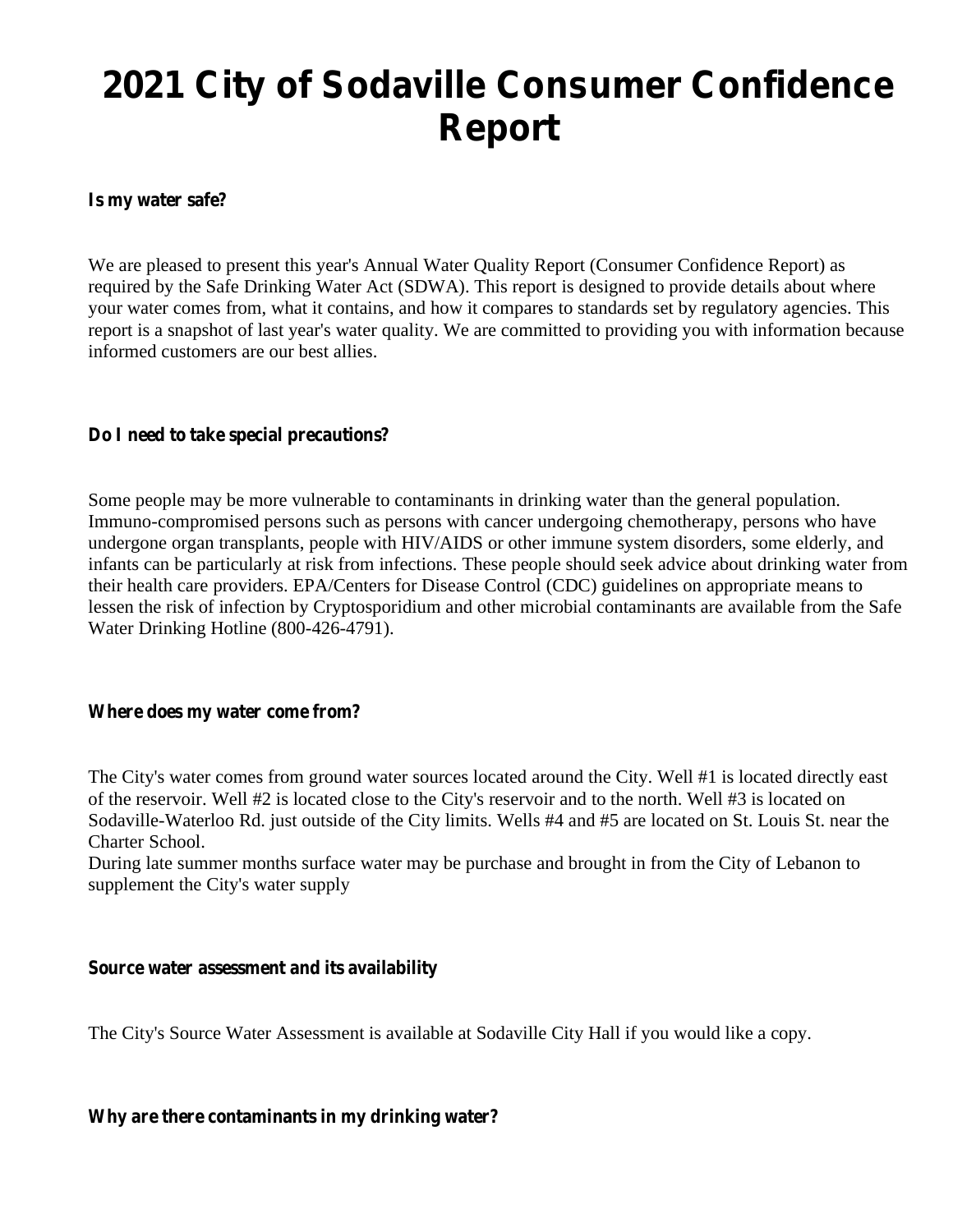Drinking water, including bottled water, may reasonably be expected to contain at least small amounts of some contaminants. The presence of contaminants does not necessarily indicate that water poses a health risk. More information about contaminants and potential health effects can be obtained by calling the Environmental Protection Agency's (EPA) Safe Drinking Water Hotline (800-426-4791). The sources of drinking water (both tap water and bottled water) include rivers, lakes, streams, ponds, reservoirs, springs, and wells. As water travels over the surface of the land or through the ground, it dissolves naturally occurring minerals and, in some cases, radioactive material, and can pick up substances resulting from the presence of animals or from human activity:

microbial contaminants, such as viruses and bacteria, that may come from sewage treatment plants, septic systems, agricultural livestock operations, and wildlife; inorganic contaminants, such as salts and metals, which can be naturally occurring or result from urban stormwater runoff, industrial, or domestic wastewater discharges, oil and gas production, mining, or farming; pesticides and herbicides, which may come from a variety of sources such as agriculture, urban stormwater runoff, and residential uses; organic Chemical Contaminants, including synthetic and volatile organic chemicals, which are by-products of industrial processes and petroleum production, and can also come from gas stations, urban stormwater runoff, and septic systems; and radioactive contaminants, which can be naturally occurring or be the result of oil and gas production and mining activities. In order to ensure that tap water is safe to drink, EPA prescribes regulations that limit the amount of certain contaminants in water provided by public water systems. Food and Drug Administration (FDA) regulations establish limits for contaminants in bottled water which must provide the same protection for public health.

## **How can Iget involved?**

If you would like to be involved in activities related to your water system or efforts to maintain good water quality you may attend regularly scheduled City Council meetings each month. Meeting are held on the third Thursday of each month at 7:00 pm. There are also several water shed councils in the area for Oak Creek and the South Santiam River.

## **Water Conservation Tips**

Did you know that the average U.S. household uses approximately 400 gallons of water per day or 100 gallons per person per day? Luckily, there are many low-cost and no-cost ways to conserve water. Small changes can make a big difference - try one today and soon it will become second nature.

- Take short showers a 5 minute shower uses 4 to 5 gallons of water compared to up to 50 gallons for a bath.
- Shut off water while brushing your teeth, washing your hair and shaving and save up to 500 gallons a month.
- Use a water-efficient showerhead. They're inexpensive, easy to install, and can save you up to 750 gallons a month.
- Run your clothes washer and dishwasher only when they are full. You can save up to 1,000 gallons a month.
- Water plants only when necessary.
- Fix leaky toilets and faucets. Faucet washers are inexpensive and take only a few minutes to replace. To check your toilet for a leak, place a few drops of food coloring in the tank and wait. If it seeps into the toilet bowl without flushing, you have a leak. Fixing it or replacing it with a new, more efficient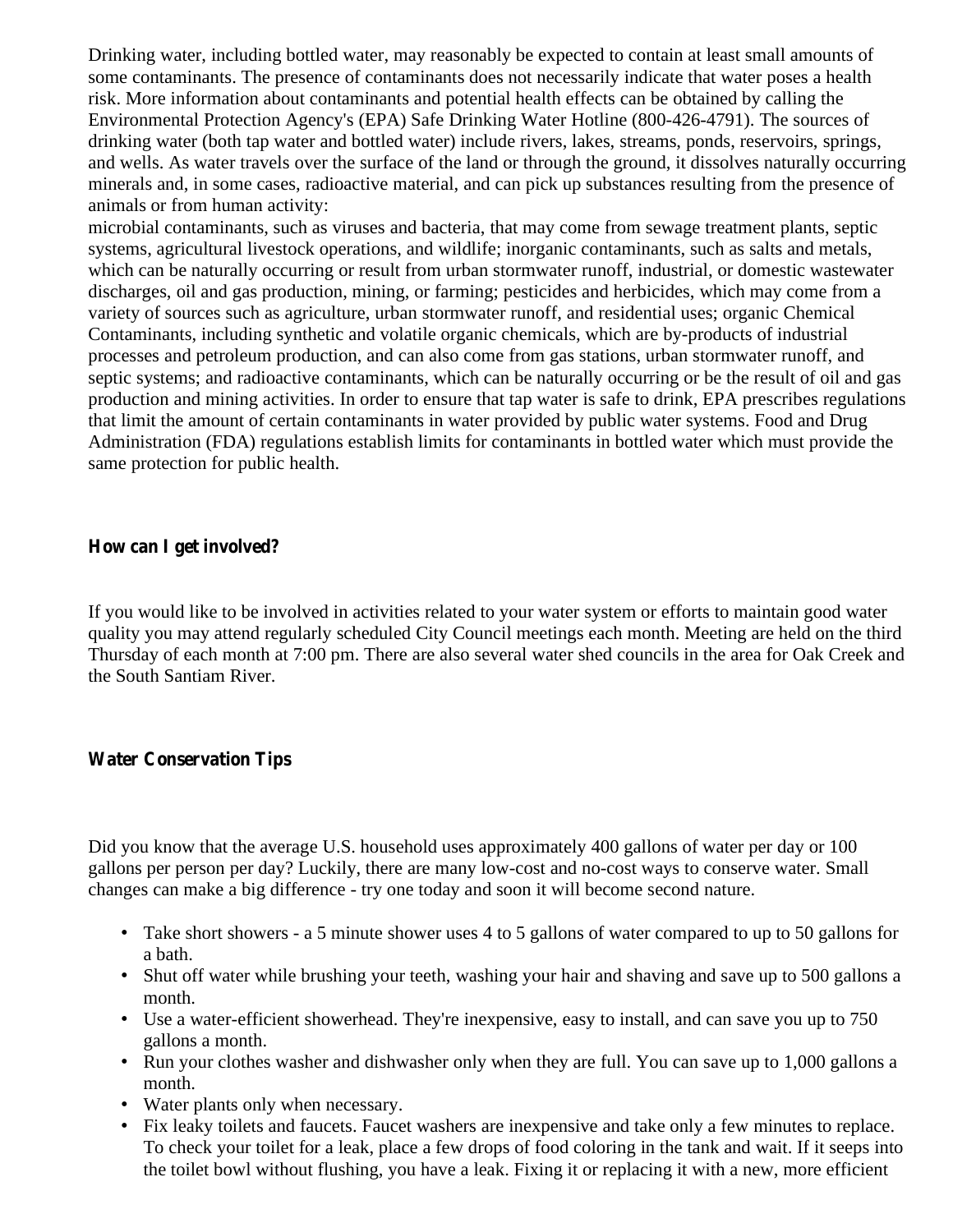model can save up to 1,000 gallons a month.

- Adjust sprinklers so only your lawn is watered. Apply water only as fast as the soil can absorb it and during the cooler parts of the day to reduce evaporation.
- Teach your kids about water conservation to ensure a future generation that uses water wisely. Make it a family effort to reduce next month's water bill!
- Visit www.epa.gov/watersense for more information.

# **Cross Connection Control Survey**

The purpose of this survey is to determine whether a cross-connection may exist at your home or business. A cross connection is an unprotected or improper connection to a public water distribution system that may cause contamination or pollution to enter the system. We are responsible for enforcing cross-connection control regulations and insuring that no contaminants can, under any flow conditions, enter the distribution system. If you have any of the devices listed below please contact us so that we can discuss the issue, and if needed, survey your connection and assist you in isolating it if that is necessary.

- Boiler/ Radiant heater (water heaters not included)
- Underground lawn sprinkler system
- Pool or hot tub (whirlpool tubs not included)
- Additional source(s) of water on the property
- Decorative pond
- Watering trough

# **Source Water Protection Tips**

Protection of drinking water is everyone's responsibility. You can help protect your community's drinking water source in several ways:

- Eliminate excess use of lawn and garden fertilizers and pesticides they contain hazardous chemicals that can reach your drinking water source.
- Pick up after your pets.
- If you have your own septic system, properly maintain your system to reduce leaching to water sources or consider connecting to a public water system.
- Dispose of chemicals properly; take used motor oil to a recycling center.
- Volunteer in your community. Find a watershed or wellhead protection organization in your community and volunteer to help. If there are no active groups, consider starting one. Use EPA's Adopt Your Watershed to locate groups in your community, or visit the Watershed Information Network's How to Start a Watershed Team.
- Organize a storm drain stenciling project with your local government or water supplier. Stencil a message next to the street drain reminding people "Dump No Waste - Drains to River" or "Protect Your Water." Produce and distribute a flyer for households to remind residents that storm drains dump directly into your local water body.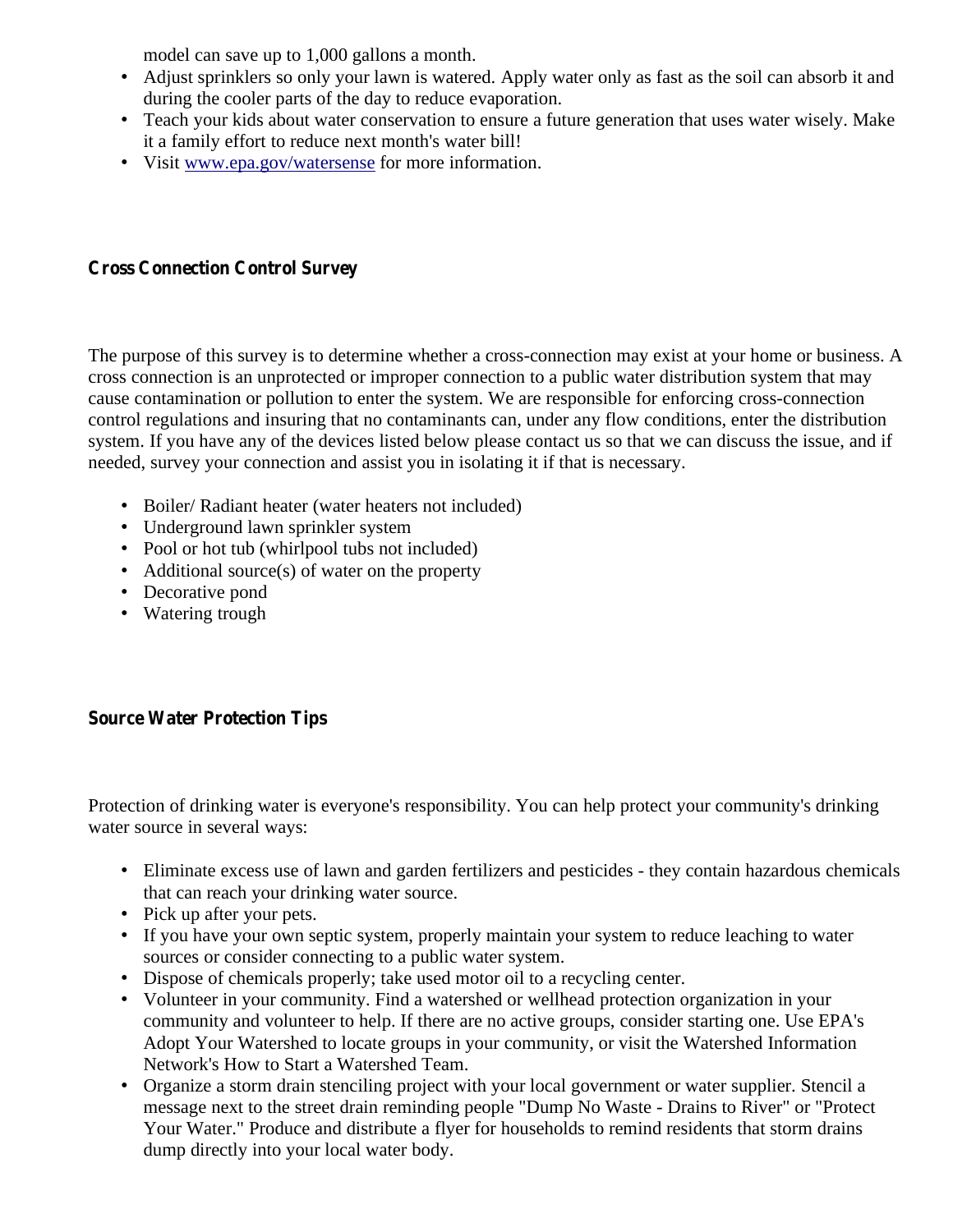# **Other Information**

During 2021 there were no violations of the MCL (Maximum Contamination Level) for Coliform. All test results were a non detect in 2021 meaning there was no level of any compound tested found in the water. If the system had violated MCL's for any compound there would be a chart listing each violation and the level of the violation.

## **Additional Information for Lead**

If present, elevated levels of lead can cause serious health problems, especially for pregnant women and young children. Lead in drinking water is primarily from materials and components associated with service lines and home plumbing. City of Sodaville is responsible for providing high quality drinking water, but cannot control the variety of materials used in plumbing components. When your water has been sitting for several hours, you can minimize the potential for lead exposure by flushing your tap for 30 seconds to 2 minutes before using water for drinking or cooking. If you are concerned about lead in your water, you may wish to have your water tested. Information on lead in drinking water, testing methods, and steps you can take to minimize exposure is available from the Safe Drinking Water Hotline or at http://www.epa.gov/safewater/lead.

# **Unit Descriptions**

# **Term Definition**

- NA NA: not applicable
- ND ND: Not detected
- NR NR: Monitoring not required, but recommended.

## **Important Drinking Water Definitions**

| <b>Term</b> | <b>Definition</b>                                                                                                                                                                                         |
|-------------|-----------------------------------------------------------------------------------------------------------------------------------------------------------------------------------------------------------|
| <b>MCLG</b> | MCLG: Maximum Contaminant Level Goal: The level of a contaminant in drinking water<br>below which there is no known or expected risk to health. MCLGs allow for a margin of<br>safety.                    |
| <b>MCL</b>  | MCL: Maximum Contaminant Level: The highest level of a contaminant that is allowed in<br>drinking water. MCLs are set as close to the MCLGs as feasible using the best available<br>treatment technology. |
| <b>TT</b>   | TT: Treatment Technique: A required process intended to reduce the level of a contaminant<br>in drinking water.                                                                                           |
| AL          | AL: Action Level: The concentration of a contaminant which, if exceeded, triggers                                                                                                                         |